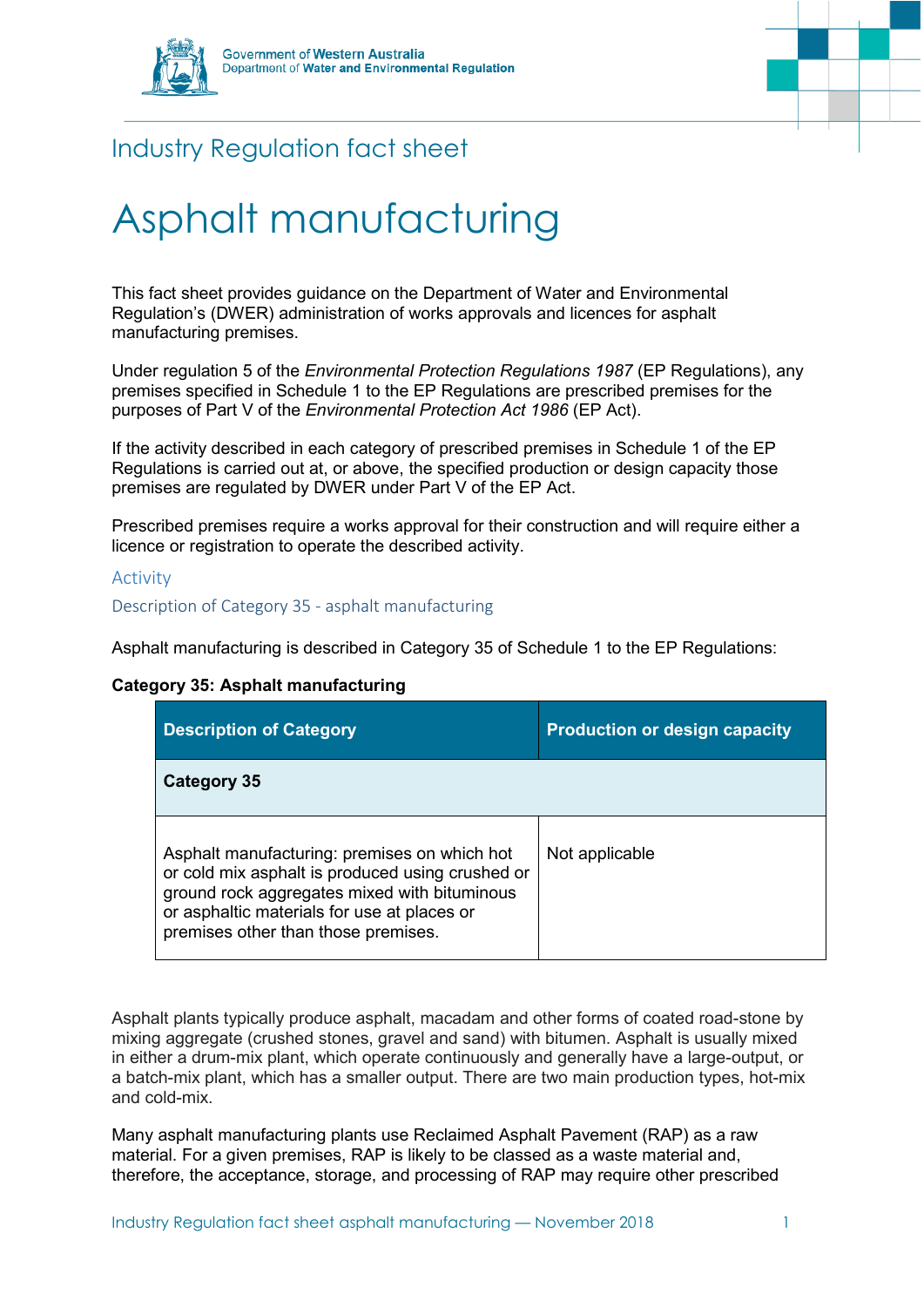

premises categories to be considered, for example category 61A of the EP Regulations, as outlined below.

Asphalt manufacturing relates to the manufacture of asphalt for use at places or premises other than the premises where it is produced. As a guide, DWER considers that asphalt manufacturing under Category 35 may not apply if:

- the asphalt manufacturing plant is located on, adiacent to, or directly connected to the place, premises, or project area (e.g. road reserve) where the asphalt will be used; and
- the asphalt manufacturing plant will only supply asphalt to that place, premises, or project area.

#### Mobile asphalt equipment

Where mobile asphalt manufacturing equipment is proposed to be used at a location which is not an existing prescribed premises, section 52 of the EP Act requires that an occupier of any premises that carries out any work on or in relation to the premises which causes the premises to become, or to become capable of being, prescribed premises must do so in accordance with a works approval.

Therefore before work can commence, a works approval must be obtained. In recognition of the potentially short duration of work and site relocation factors associated with the use of mobile asphalt manufacturing equipment, DWER will aim to expedite works approval applications for mobile plant.

For established prescribed premises in frequent or continuous use, DWER will allow mobile asphalt manufacturing plants to move to and from the premises without requiring a works approval or licence amendment if:

- the occupier of the prescribed premises using the asphalt holds an active licence for the prescribed premises under the EP Act;
- the mobile plant used on the prescribed premises has the same, or better, environmental performance as that assessed under the licence application (e.g. the same make and model); and
- the mobile plant producing the asphalt is located at the same general location within the prescribed premises that uses the asphalt as assessed under the licence application.

# Production/design capacity

There is no specified production or design capacity for this category. All asphalt manufacturing premises defined by Category 35 require a works approval and a licence.

# Environmental risk

Asphalt manufacturing involves a risk of causing pollution or environmental harm unless prescribed premises are appropriately regulated and managed. The EP Act sets out a range of offences that specifically relate to occupiers of prescribed premises, in addition to general offences relating to pollution and environmental harm. For further information on these offences, refer to DWER's *Industry Regulation Guide to Licensing* and the EP Act.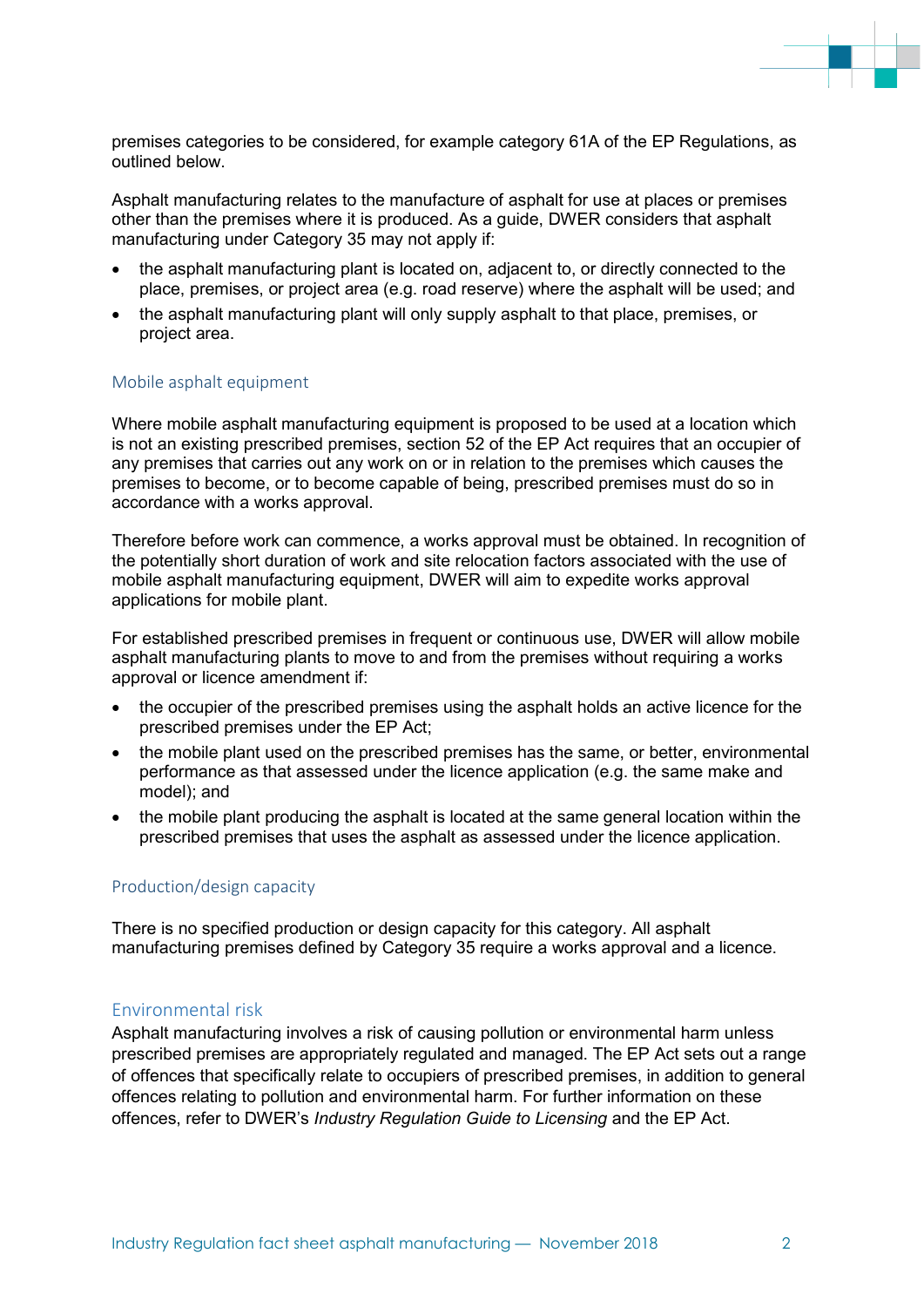Emissions and discharges from asphalt manufacturing can include:

- noise from fixed and mobile plant and vehicles;
- dust from open areas, material handling, and from the drying of aggregate;
- odour emissions from volatile organic compounds; and
- contaminated stormwater.

Contemporary plant design and careful consideration with respect to siting (e.g. proximity to sensitive receptors such as residential housing) can help mitigate the potential impacts of emissions and discharges.

#### Monitoring

Stack emission monitoring is typically specified in a works approval for the purposes of emissions verification and quantification. Regular ongoing (e.g. annual) monitoring may also be specified in a licence.

Monitoring of ambient noise, odour and dust levels may be required where there is a risk of impacts from asphalt manufacturing on sensitive receptors, and in order to demonstrate compliance with prescribed standards, and provide assurance of the effectiveness of emission controls and management at the premises.

#### Assessment

DWER applies a risk-based approach to its regulatory functions under the EP Act. DWER's publications *[Guidance statement: Decision-making](https://www.der.wa.gov.au/images/documents/our-work/licences-and-works-approvals/GS_Decision_Making.pdf)* and *[Guidance statement: Risk](https://www.der.wa.gov.au/images/documents/our-work/licences-and-works-approvals/GS_Risk_Assessments.pdf)  [assessments,](https://www.der.wa.gov.au/images/documents/our-work/licences-and-works-approvals/GS_Risk_Assessments.pdf)* detail the approach taken by DWER in assessing applications for works approvals and licences under Part V of the EP Act*.*

Where a prescribed premises has been assessed by the Environmental Protection Authority as a 'significant proposal' and is subject to a Ministerial Statement granted under Part IV of the EP Act, the conditions of a works approval or licence granted under Part V must not be contrary to the conditions of the Ministerial Statement.

# Other prescribed premises categories that may be relevant

The following activities are relevant to asphalt manufacturing and may constitute a separate prescribed premises category:

- crushing or cleaning of 1000 tonnes or more per year of waste building or demolition material (for example, bricks, stones or concrete) (Category 13: crushing of building material); and
- storing, reprocessing of, treating or discharging to land, 1000 tonnes or more per year of solid waste produced on other premises (Category 61A: solid waste facility).

#### More Information

For further information, please contact DWER Regulatory Services on 6364 7000.

Additional publications about industry regulation are available online at [www.der.wa.gov.au/our-work/licences-and-works-approvals/publications](http://www.der.wa.gov.au/our-work/licences-and-works-approvals/publications) or can be requested by phoning 6364 7000.